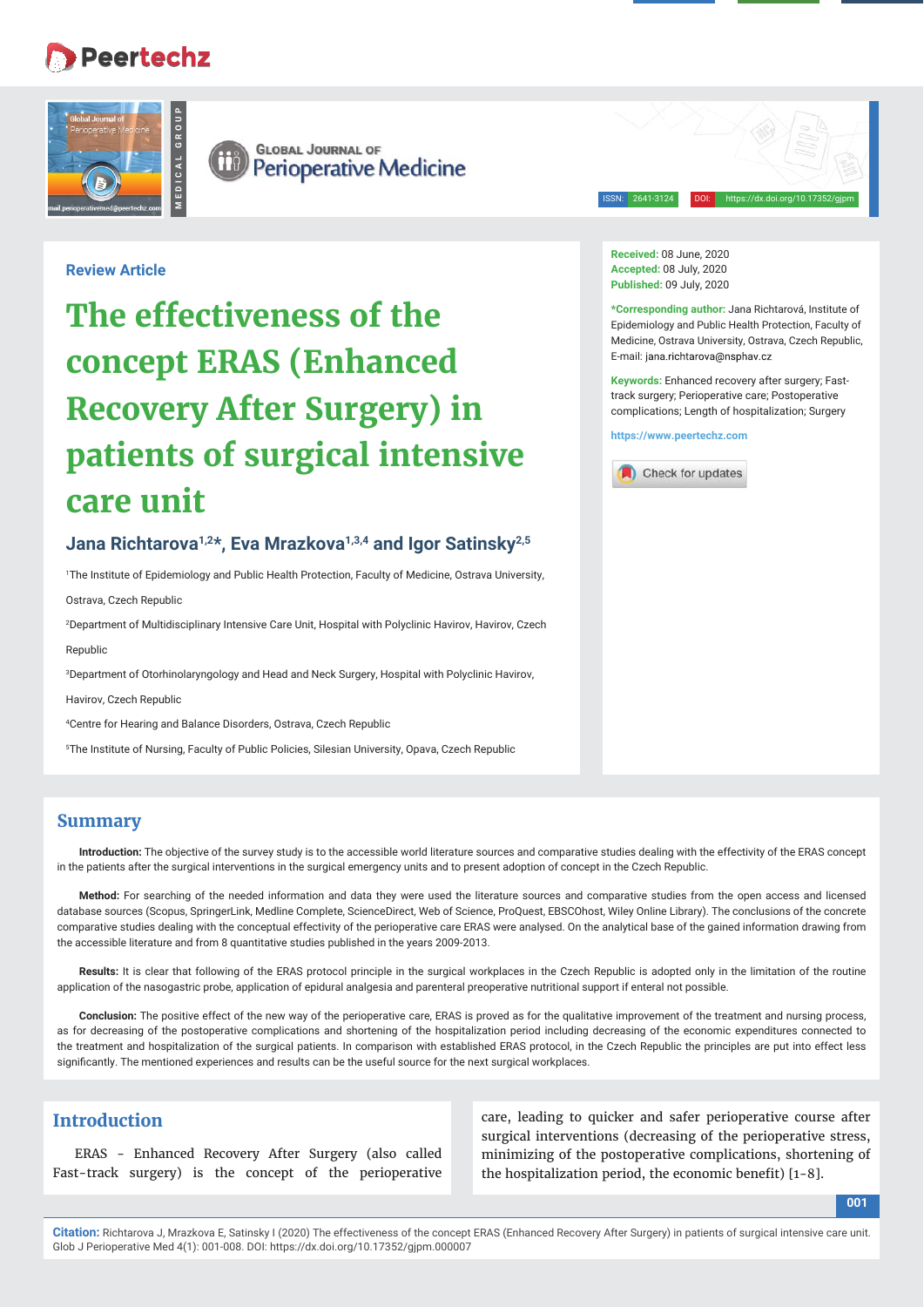The concept dating back to 90´s started with the colorectal surgery. Prof. Henrik Kehlet (The Center of Surgical Pathophysiology in Copenhagen) along with prof. Douglas W. Wilmore from The Medical Faculty of The Boston University are considered to be pioneers of this new concept [1,2].

ERAS is about the complex and mutually connected multiprofessional access (a psychologist, an anaesthetist, a surgeon, an intensivist, an internist, a rehabilitation specialist, and the non-medical health staff) which participate in the patient´s perioperative care. The mentioned access is adopted mostly in the planned surgical interventions [1,3-6,9,10].

Following of the ERAS protocol is advised by The European Society for the Enhanced Postoperative Rehabilitation (ERAS society) and The European Society for the Parenteral and Enteral Nutrition (ESPEN). The individual principles of the ERAS protocol are also verified by the scientific proofs of EBM (Evidence-Based Medicine), based on the results of the randomized trials and the subsequent meta-analyses [1,4- 7,9,11-14].

Despite of the clear scientific proof, the adoption of the ERAS protocol faces many problems in the workplaces all over the world. The aim of the message is, with the analysis of literature sources which deal with effectivity of the ERAS method, to describe situation of adoption ERAS protocol in the Czech Republic and to compare the traditional concept of the perioperative care with the specific aspects of the ERAS protocol at the intervention fields, which are fundamental ones.

#### **Selective criteria**

For the literature analysis, they were chosen the articles or chapters in the expert publications concerning the given problems. It was mostly about the comparative trials observing the introduction of the individual items of the ERAS concept in practice. The authors of the trials analysed the effectivity of the applied items of the ERAS concept in the observed workplaces. The analysis was aimed at the observation of the patients which underwent the demanding surgical interventions and their postoperative period spent in the intensive care clinical bed. The results drawing on the gained literature sources concerned in the concrete mainly of the early recovery of the peroral or parenteral intake, non-aggressive fluid replacement, early removing of the nasogastric probe, non-functional drains, and catheters. The study of the expert literature was also aimed at the problems of the early mobilization. By means of the excluding criteria they were the expert articles and studies concerning the preoperative period and operation stage which take place outside of the intensive care unit and thus the individual procedures, which are characteristic for the mentioned periods were not the subject of the deeper analysis in this message.

#### **Sources**

The literature sources and studies dealing with the ERAS method effectivity were looked up in the licensed and open access databases Scopus, SpringerLink, Medline Complete, ScienceDirect, Web of Science, ProQuest, EBSCOhost, Wiley Online Library (the period from 2005 till 2015).

#### **Search**

For searching it was used the logical search operator and then it was entered the various combination of the following key words: ERAS, the perioperative care, postoperative complications, hospitalization period, surgery, fasttrack surgery, enhanced recovery after surgery, surgery, perioperative care, postoperative complications, length of hospitalization, surgery.

#### **Selection and analysis of studies**

In this way it was found all in all 77 of the expert articles from that 8 duplicate articles were immediately removed. After reading of the article annotation and verification which articles will suit to our selected criteria, unused articles were removed along with unsuitable ones. The gradual removing of the expert articles according to the recommendation of PRISMA [15] shows the scheme No: 1. The expert information and data were obtained from the review articles, the original papers, the systematic reviews, the instructions, the expert analyses and results of the national survey. The literature analysis were also performed except of the above mentioned, with the eight quantitative studies (the two comparative studies, one randomized prospective study, one controlled randomized study, two meta-analytical randomized controlled studies, one prospective randomized controlled study, one randomized study), they were no qualitative studies in the article selection. The found proofs were evaluated on the hierarchic base level of the proofs, according to the authors which classify the proofs into the seven categories. The proofs of the level Ia and III were included in our overview article [16].

#### **Results**

The results are based on the analysis of the eight quantitative studies (Table 1), the next related expert information and data were gained from the overview articles, original papers, systematic reviews, instructions, expert analyses and results of the national survey.

Vlug, et al. evaluate the possible influence the independent determinants in their study (the female sex, laparoscopic resection, postoperative diet, forced postoperative mobilization) on the quicker recovery. [4]. Šerclová also shows in her prospective study a quicker recovery by means of introduction of the individual principles of the fast-track concept especially in the field of the controlled postoperative pain and the earlier recovery of the patient´s intestinal passage [17]. The conclusions of the performed randomized controlled study identify with the above-mentioned claims. The study was published by Wang, et al. it shows the realization of the present ERAS concept which leads to the earlier recovery of the intestinal function and acceleration of the postoperative recovery [18].

The clinical randomized study focuses on length of the hospitalization period comparing the effect of traditional care against the modern procedures in the perioperative care [19]. Thanks to the ERAS protocol it was reduced the hospital stay including the expenditures connected to the stay. Varadhan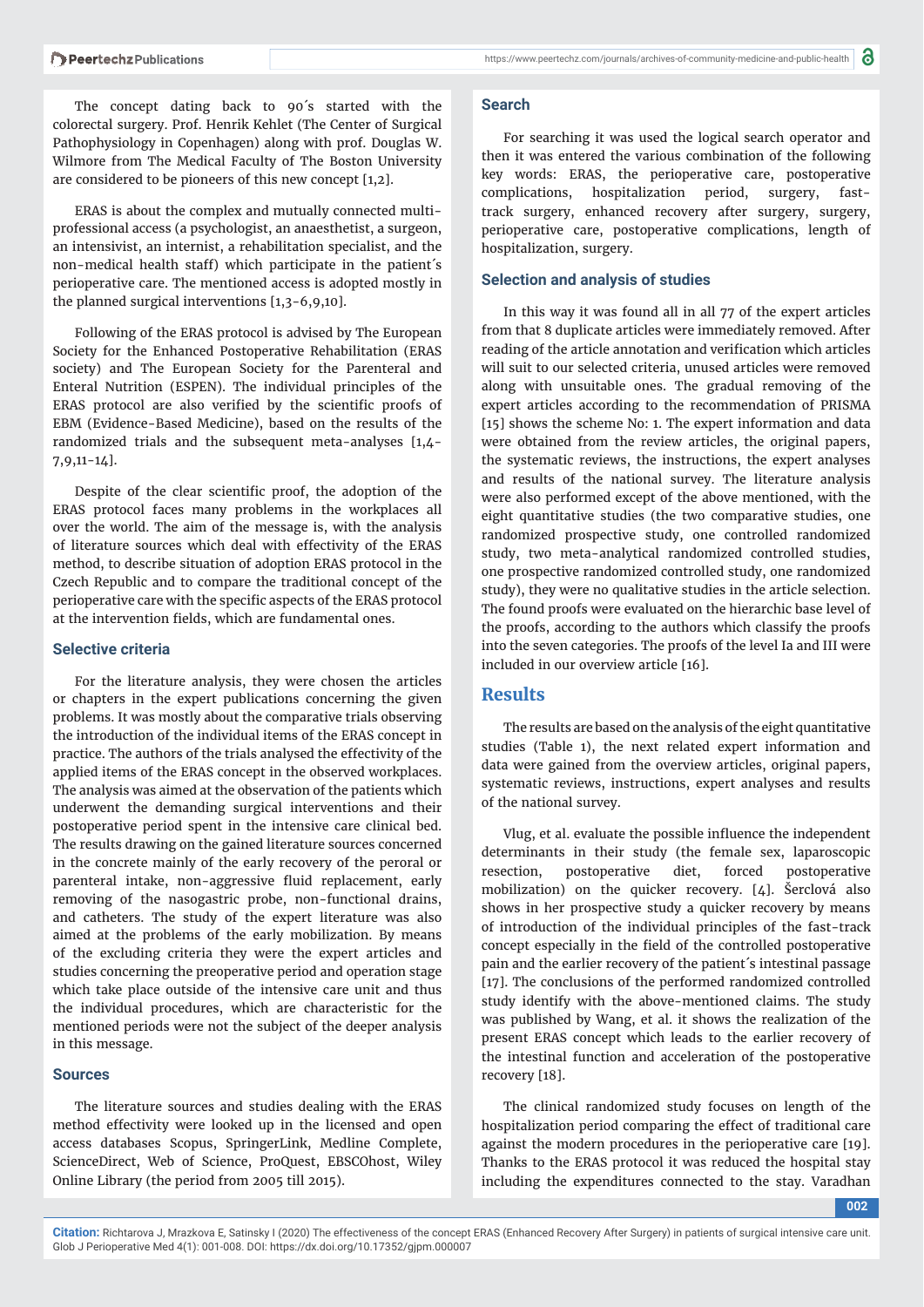

The scheme No.1: The flowchart - the recommendation according to PRISMA.

positively evaluates not only the reduction of hospital stay but the less occurrence of the possible complication after the big-opened intestinal operations [20]. Gouvas, et al. confirm by means of the meta-analyses of the randomized studies that following of the fast-track concept leads to shortening of the hospital stay and the patient's safety is not jeopardized [8]. Ren, et al. in their prospective randomized controlled study pay attention to the selected aspects of the ERAS protocol and their implementation in practice, as well. It shows the better nutritive state, the less stress reactions, and the quicker recovery in the observed patients [21]. Hübner, et al. by means of the randomized study, proved the negative impact of the fluid restriction and epidural analgesia according to the fast-track concept on the haemodynamic stability and renal dysfunction [22].

#### **Intake per Os in postoperative period**

The traditional access of the early recovery of peroral intake lies in following steps – nothing per os in the operation day, the limited amount of allowed fluids in the 1st postoperative day, soft food diet only during the recovery of intestinal peristalsis [1,23].

For the ERAS concept it is the standard procedure now vice-versa the early recovery of peroral intake in the day of performed intervention. If we compare the traditional access to the fast-track principles than the fluids are already served out to the patients after 2-3 hours from the performed operation, the yoghurts, bouillons, sponge cakes are served out in the evening. During the first postoperative day they are served out the snack, sponge cakes, bouillons, the liquid nutritional diet, and soft food diet according to the patient´s tolerance, as well. During the second operation day it is served out soft food diet according to the patient´s tolerance again or it is fluently changed to the patient's standard diet regimen. It is kept a record of the portion of eaten serving, the effort towards the nutritional therapeutant's presence during the morning doctor´s round [24].

The concept ERAS was performed in the patients suffering from the colorectal cancer from the beginning, now it is also used i.e. in the oesophageal, pancreatic, and gastric operations. It even exceeds the scope of surgery in itself and it directs to the urological, gynaecological, and obstetric field [25].

#### **Enteral probe alimentation**

The enteral alimentation is the important treatment part of the patients and serving meal is one of the base competences of a nurse. The supposed insufficient food intake per os in the postoperative period means the indication for the enteral probe alimentation in the emergency ward in the fast-track concept. In case the digestive system is able to admit and process the food, the patient can be nourished by means of the nasoenteral probes (the nasogastric or nasojejunal probe) or jejunostomia.

In the fast-track concept it is the enteral probe alimentation especially used in the vast operations of the upper gastrointestinal tract when the enteral probe access into the gastro-intestinal tract is performed during the operation.

The enteral alimentation can be continually applied by means of the enteral pumps providing the gradual velocity increase (20…50…120 ml/hrs.) according to the actual energetic and nutritional needs and according to the patient´s nutritional tolerance. It can be also applied in the form of boluses (the single application of the bigger amount). If the patient does not tolerate the given enteral alimentation, it comes about the finishing of the application for the period of 6 or 12 hours and after the expiry of the mentioned period the alimentation is started again and it is chosen the half setting of the original velocity. It is suitable the existence of written consensual recommendation for the given workplace.

The enteral alimentation by means of a probe is not the contraindication for per os intake, the patients are allowed to take the fluids, it is about the so called "drinking round the probe".

#### **Infusion therapy in perioperation period**

It is necessary the adequate fluid intake in the patients in the perioperative period. It is important to fill the fluid volume loss in the vascular bloodstream to achieve of the normal

**003**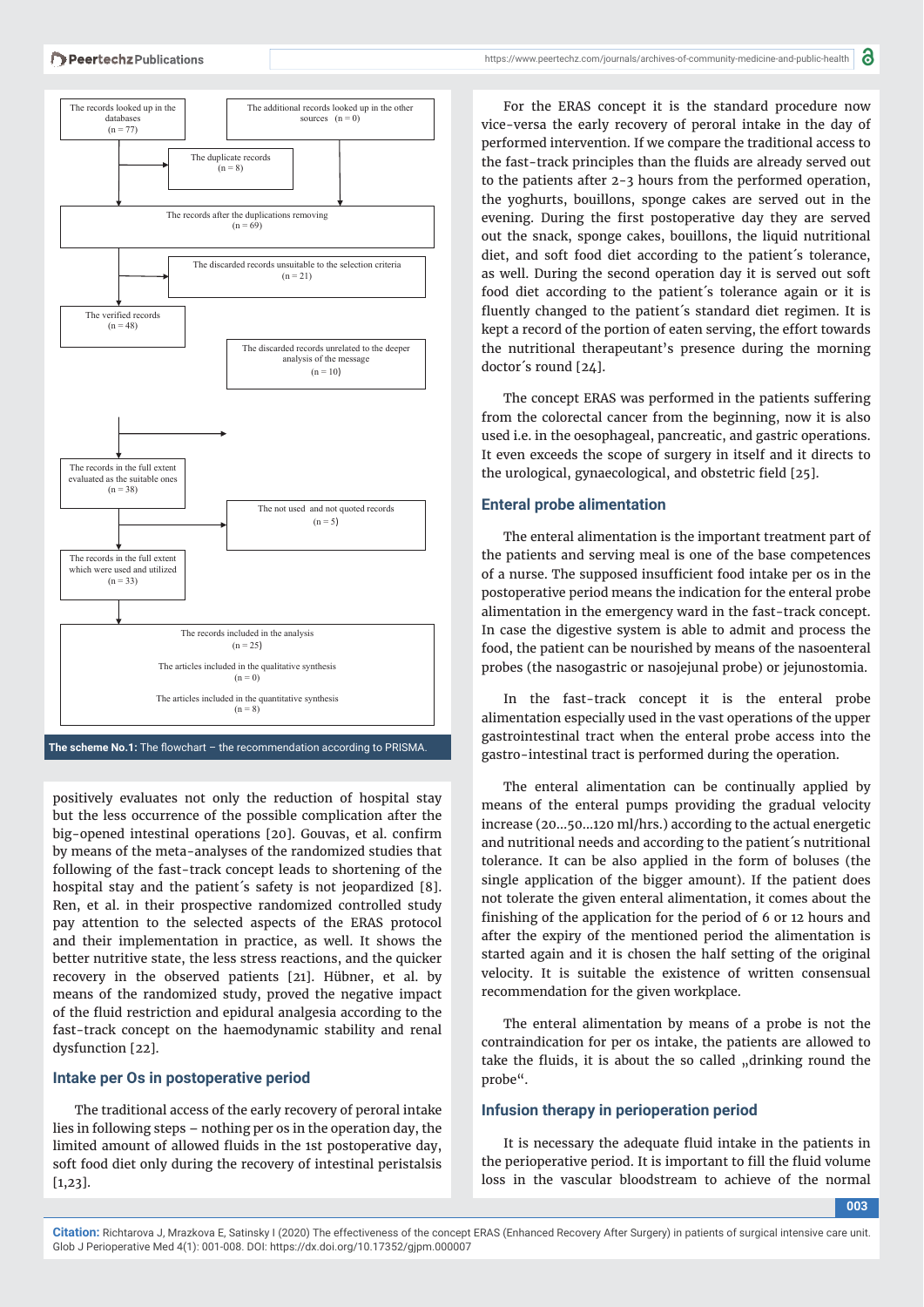| Table 1: The overview of studies evaluating the effectivity of the ERAS method. |                                   |                                                                           |                                      |                                                                                                                                                                                         |                                    |  |  |
|---------------------------------------------------------------------------------|-----------------------------------|---------------------------------------------------------------------------|--------------------------------------|-----------------------------------------------------------------------------------------------------------------------------------------------------------------------------------------|------------------------------------|--|--|
| The author                                                                      | The evaluated field<br>of needs   | The method/type of the study                                              | The set                              | The needs/results                                                                                                                                                                       | The level of<br>proofs             |  |  |
| Vlug MS, et al.<br>$[4]$                                                        | Biological                        | The quantitative comparation<br>study                                     | 400 patients<br>with Fast-track (FT) | <b>Recovery</b> $-$ the list of the independent determinants for<br>the quicker recovery: female sex, laparoscopic resection,<br>postoperative diet, forced postoperative mobilization. | III                                |  |  |
| Šerclová Z, et al.<br>$[17]$                                                    | Biological                        | The quantitative randomized<br>prospective study                          | 103 patients FT=51,<br>$non-FT=52$   | Recovery - FT leads to the quicker recovery of intestinal<br>function and it significantly participates in control of the<br>postoperative pain.                                        | III                                |  |  |
| Wang Q, et al.<br>$[18]$                                                        | Biological                        | The quantitative randomized<br>controlled study                           | 78 patients FT=40.<br>$non-FT=38$    | Recovery - FT shortened the recovery time of intestinal<br>function and accelerated the postoperative recovery.                                                                         | III                                |  |  |
| Lemanu DP,<br>et al.<br>$[19]$                                                  | <b>Biological and</b><br>material | The quantitative randomized<br>clinical comparative study                 | 116 patients FT=78.<br>$non-FT=38$   | The hospital stay - The protocol ERAS reduced the hospital<br>stay including the cost effectivity.                                                                                      | III                                |  |  |
| Varadhan KK,<br>et al.<br>$[20]$                                                | Biological                        | The quantitative meta-analysis<br>of the randomized controlled<br>studies | 452 patients                         | The hospital stay $-$ ERAS decreases length of the hospital<br>stay and complications after the big opened intestinal<br>operations.                                                    | la                                 |  |  |
| Gouvas N, et al.<br>[8]                                                         | Biological                        | The quantitative meta-analysis<br>of the randomized controlled<br>studies | 1021 patients                        | The hospital stay $-$ FT shortens the primary and total hospital<br>stay without the jeopardy of patient's safety.                                                                      | la                                 |  |  |
| Ren L, et al.<br>$[21]$                                                         | <b>Biological and</b><br>mental   | The quantitative prospective<br>randomized controlled study               | 597 patients<br>FT=299, non-FT=298   | The nutrition - ERAS shows the better nutritional state.<br>the lesser stress reactions and it accelerates the recovery<br>process.                                                     | III                                |  |  |
| Hübner M, et al.<br>$[22]$                                                      | Biological                        | The quantitative randomized<br>study                                      | 151 patients FT=76,<br>$non-FT=75$   | The nutrition $-$ the fluid restriction and epidural analgesia in<br>FT are not connected to the clinically relevant haemodynamic<br>instability or renal dysfunction.                  | $\ensuremath{\mathsf{III}}\xspace$ |  |  |

values of blood pressure. However, for the traditional access in the mentioned period it is nearly typical the aggressive fluid supply. The losses into the third space are just caused during the disorders of water balance and electrolytes. The aggressive fluid intake can also influence the cardiac functions  $-$  the congestion in small circulation, the swelling of lower limbs, the higher risk of pneumonia, the decreasing of tissue oxygenation, the swelling of intestinal wall leads to the gastrointestinal motility disorders. It threatens the risk of urinal retention as a result of the present exceeding water supply.

The fast track is based on the rational restriction of intravenous fluid intake, the infusion is ordained by a doctor. For most of the patients it is sufficient the fluid intake up to 2 500ml per 24 hours, it depends on the range of operation intervention and the amount of blood loss during the performed operation [13,23]. The mentioned information is transmitted during the patient´s transfer from the operating theatre, the physicians are actively warned of the possible abnormalities, the diuretics are applied in case of the cumulative balance.

#### **Nasogastric probe**

From the point of view of the traditional access the nasogastric probes are usual part of the certain operations, the probes are inserted in the long-term period and they are gradually removed according to the waste amount. If we speak about the early recovery of peroral intake so the nasogastric probes are just the one cause of delay of the early postoperative enteral alimentation and as for the planned operation intervention the mentioned probes should not be used at all. The insertion of the mentioned probes is associated with the higher risk of pneumonia, as well [1,3,17,26].

In case of the fast track the usage of the nasogastric probes is sharply eliminated, the probes are inserted during the

repeated vomiting and signs of the gastric overpressure. It is preferred the earlier and interrupted closing of the used probe (during the gastric residual volume making < 200ml/6 hrs), for removing of the nasogastric probe it is tolerated 500ml of the residual volume /24 hrs. And vice-versa after the vaster operation interventions the nasogastric probe is used for the application of enteral alimentation. The mentioned way of the used application of enteral alimentation can be used for the period of 6 weeks at the most. For the enteral alimentation lasting more than the mentioned 6 weeks they are used the nutritional stomia (the common insertion of nutritional jejunostomia during the performed operation intervention) which enable the patient´s qualitative realimentation [27].

#### **Urinary catheters and drains**

The traditional access in the mentioned problems means the supposed benefit for all, i.e. for the patient, nurse, and physician. For example, when the catheterized patient has not the problems concerning retention, reaching the toilet and bed pollution. The patient´s diuresis is exactly monitored. But generally, the all invasive accesses limit the patient´s mobilization and they have the important psychological influence, the more hoses the more ill they feel and it is associated with the patient´s unwillingness to participate in the rehabilitation procedures.

In the occupational conditions of the emergency care unit and in accordance with the ERAS concept we try for the early removing of the drain, probes and catheters which represent the infectious risk for the patient, including the movement limitation and psychological impact. It is recommended the early removing of used drains which have the minimum or no secretion at all during the last 24 hours [3,28]. If we put the question in spirit of the fast-track concept: "Does the patient still need the catheter?". We remove the urinary catheter in the

**004**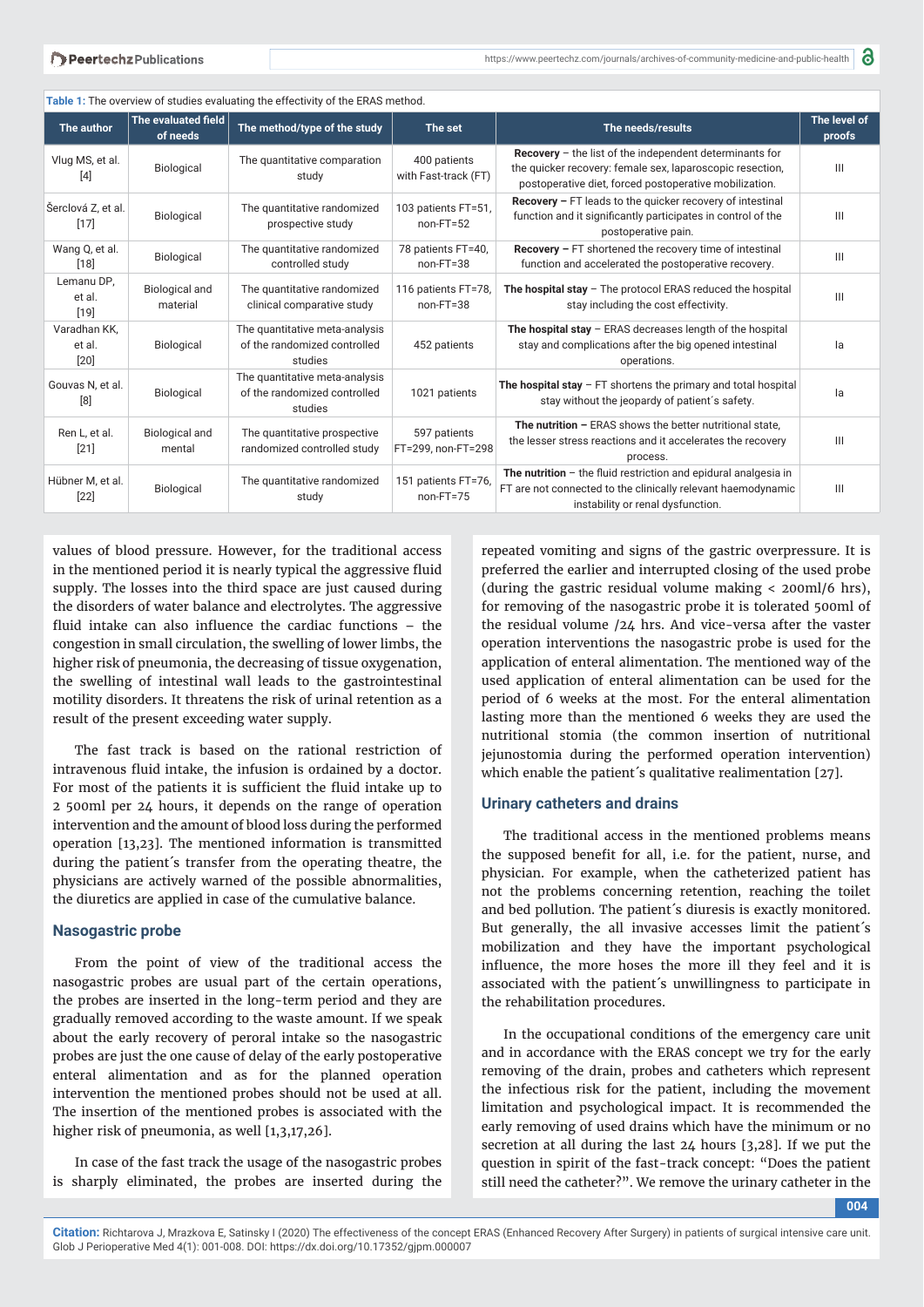1st – 3rd postoperative day in case it is not necessary to let it for the next exact monitoring of the patient´s diuresis.

#### **Rehabilitation**

According to the traditional access the patients kept the strict calm in the bed during the operation day, the patients started to sit on the 1st postoperative day and only on the 2nd postoperative day they started to walk shortly and slowly and the most of day they spent in the beds.

The fast track in this case means sitting down of the patient already after 2 hours after the surgical intervention in the afternoon – in the evening we try the patient to stand near the bed and to walk around the bed. If the patient is able to perform the mentioned procedures, the walking length can be extended. On the first postoperative day we repeat the walking procedures with the nurse´s assistance. The mentioned aimed effort means in its consequence the patients are already stand up on the day of performed operation and they are supported in walking in the department [1,27].

The difficult rehabilitation occurs in the patients who do not want, they are not able, or they must not to stand up. We try to persuade them about the benefit of early mobilization through the suitable way. We attend to the sufficient analgesia, the non-steroid antiphlogistic and spasmolytic are preferred, it is recommended the decreased dose of the used opioid analgetics [1,10,29].

The patients who are not able to stand up or they should not be stand up, it is performed the rehabilitation procedure within the patient´s bed and it is provided the cooperation with the rehabilitation workers and the patient´s family members are involved in the rehabilitation procedures, as well.

#### **ERAS protocol in the Czech Republic**

Only one survey focused on implementation of ERAS principles into practise in the Czech Republic has been published so far. Ryska, Šerclová and Antoš published the results of a national survey, which focused on compliance with modern perioperative care (ERAS) procedures at surgical workplaces in the Czech Republic. A questionnaire with 19 questions focused on the implementation of ERAS principles was sent to 148 surgical workplaces in the Czech Republic. 57 completed survey sheets from the total number of 148 sent questionnaires were returned to the sender's address (Table 2) [28].

GIT – Gastrointestinal tract; ERAS – Enhanced Recovery after Surgery Society; ESPEN – European Society for Parenteral and Enteral Nutrition; EBM – Evidence Based Medicine.

Limitation of the routine application of the nasogastric probe, application of epidural analgesia and parenteral preoperative nutritional support (if enteral not possible) reached the highest % of use in practice.

# **Discussion**

In the introduction it was already mentioned that introducing of the fast track in the perioperative care leads

to the patient´s recovery acceleration after the performed surgical intervention – decreasing of the perioperative stress [30,31], minimalizing of the postoperative complications [17], shortening of the hospitalization period [18,19,26,31,32], the economic benefit  $[6,20-22]$ . However, they often struggle with the traditional concept, both in the medical staff and nurse staff, as well [4,14,18,28,29].

The traditional concept of the patient´s care in the perioperative period often looks in the individual stages as follows. In the preoperative period the patients undergo some additional or missing examinations during the hospitalization which could be performed, or which should be performed in the out-patient departments. The patients are exposed to the temporary fast in the hospital as a result of the mentioned performed examinations. The dogma concerning the prohibition of food and fluid intake from the midnight before the planned operations still persists in the most surgical workplaces [3,28,33,34]. It is still and routinely performed the mechanical pre-operation intestinal preparation [1,28]. The opiates are applied in the day of the planned operation, the patients are overloaded with the fluids, the patients can be overcooled during the surgical intervention, the drains and probes are inserted into the patient´s bodies, the patient´s mobilization usually continues in the day of performed operation [35,36]. The patients are banned from the intake per os in the postoperative period, the nasogastric probes, drains, central venous and urinary catheters are inserted into the patient´s bodies for some days, the patient´s nourishment is provided via the parenteral alimentation only. For an example, the certain fears predominate in the matter of vomiting, aspiration, and dehiscence of the intestinal anastomoses in the postoperative period during the early recovery of intake per os [1,7].

The contemporary conception of the concept ERAS includes the innovations minimally in the twenty fields of the possible interventions – the patient´s education, intestinal preparation, premedication, intake per os before the operation, anaesthesia, adequate volume therapy, incise, prevention of the postoperative hypothermia, analgesia, usage of the drains, nasogastric probes and catheters, prokinetics, postoperative intake per os, mobilization [1,34].

The patient´s preparation, selection of premedication, type of anaesthetics, operation access and the most of the already mentioned interventions naturally depend on the physician´s decision [23,37].

It is elaborated the specific access as for the patients in the perioperative period, in the preoperative stage and operative and postoperative stage.

In the preoperative stage it is about the fields concerning the patient´s education, limitation of intake per os in the operation day, preparation of the operation field  $[38-40]$ . During the operation stage it is important the selection of the suitable anaesthesia, keeping of normothermia during the surgical intervention, usage of the mini-invasive methods. The postoperative stage concerns of leaving of the drains,

**005**

**Citation:** Richtarova J, Mrazkova E, Satinsky I (2020) The effectiveness of the concept ERAS (Enhanced Recovery After Surgery) in patients of surgical intensive care unit. Glob J Perioperative Med 4(1): 001-008. DOI: https://dx.doi.org/10.17352/gjpm.000007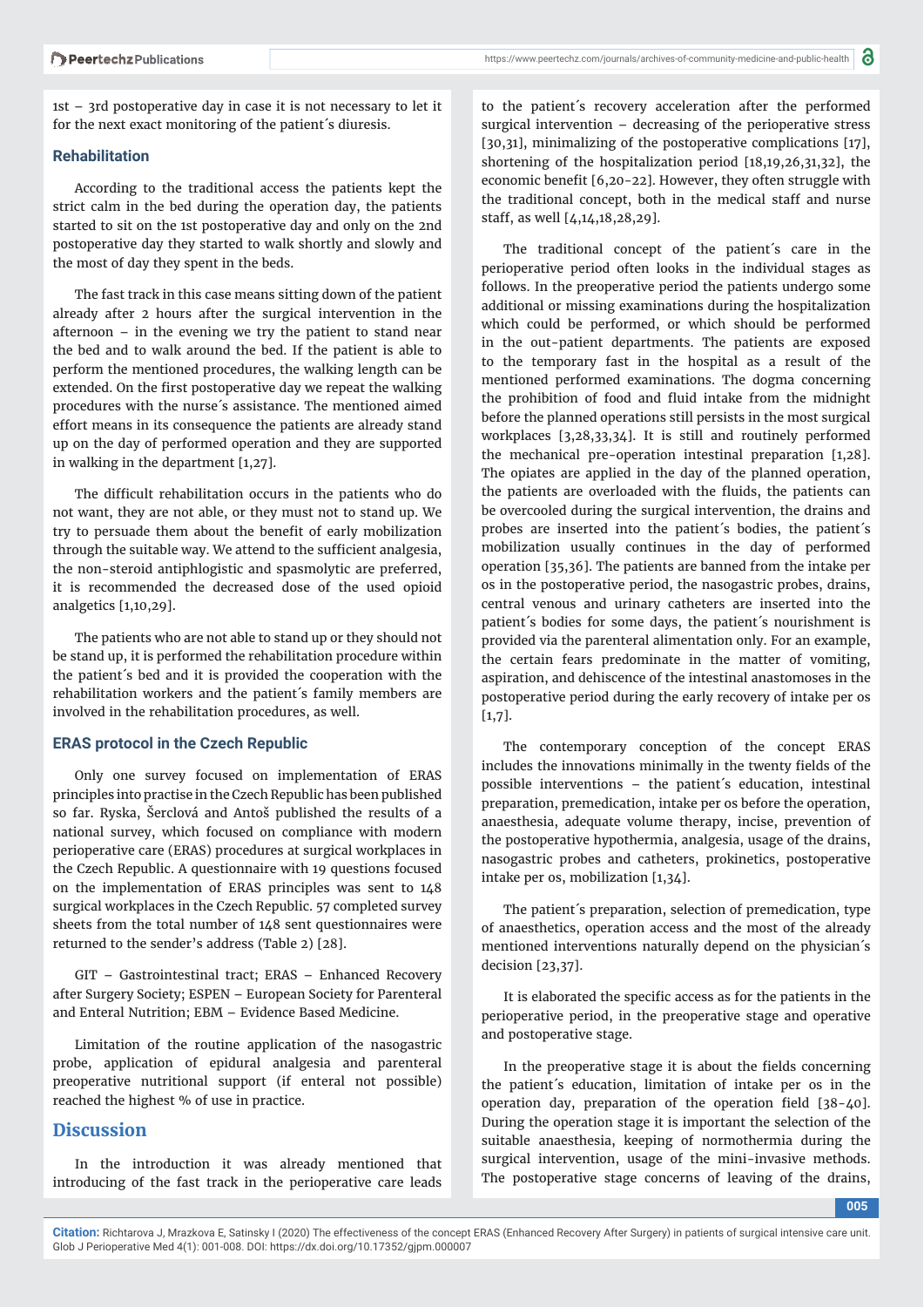| Table 2: Adherence to individual ERAS principles - summary of survey result.                                                          |                                                                                                                                                |                                          |                |                                                  |  |  |  |  |
|---------------------------------------------------------------------------------------------------------------------------------------|------------------------------------------------------------------------------------------------------------------------------------------------|------------------------------------------|----------------|--------------------------------------------------|--|--|--|--|
| <b>Question</b>                                                                                                                       | <b>Right answer</b>                                                                                                                            | Guarantee of recommendations   EBM level |                | Answer in accordance with the<br>recommendations |  |  |  |  |
| Nutritional screening                                                                                                                 | Indicated in each patient before GIT surgery                                                                                                   | <b>ESPEN, ERAS</b>                       | llb            | 47%                                              |  |  |  |  |
| Preoperative nutritional support in<br>patients indicated for GIT surgery                                                             | It is performed at least 2 weeks before surgery in<br>patients at high risk of malnutrition                                                    | <b>ESPEN</b>                             | la             | 37%                                              |  |  |  |  |
| Method of administration of<br>preoperative nutritional support                                                                       | Parenterally only if not enterally                                                                                                             | <b>ESPEN</b>                             | Ib             | 67%                                              |  |  |  |  |
| Preoperative fasting                                                                                                                  | 6 hours solid food, 2 hours liquid                                                                                                             | <b>ERAS, ESPEN</b>                       | la             | 12%                                              |  |  |  |  |
| Preoperative administration of a<br>carbohydrate drink                                                                                | The drink (400 ml in total) should be given<br>routinely to each patient before the planned GIT<br>operation                                   | <b>ERAS</b>                              | IIb            | 7%                                               |  |  |  |  |
| Orthograde intestinal preparation<br>before GIT surgery                                                                               | It should not be used routinely (it is acceptable<br>before rectal surgery)                                                                    | <b>ERAS</b>                              | la             | 5%                                               |  |  |  |  |
| Routine insertion of a nasogastric<br>tube                                                                                            | The probe should not be routinely inserted.<br>Deployment is allowed for the duration of the<br>operation                                      | <b>ERAS</b>                              | la             | 59%                                              |  |  |  |  |
| Routine insertion of a permanent<br>urinary catheter                                                                                  | The catheter can be inserted for complicated<br>procedures in the small pelvis or operations lasting<br>3 hours or for postoperative retention | <b>ERAS</b>                              | IIb            | 36%                                              |  |  |  |  |
| Routine insertion of the intra-<br>abdominal drain                                                                                    | The intra-abdominal drain should not be<br>introduced routinely                                                                                | <b>ERAS</b>                              | lla            | 9%                                               |  |  |  |  |
| Postoperative restoration of oral<br>fluid intake                                                                                     | The patient can receive fluids immediately after<br>the effects of anaesthesia have subsided                                                   | ERAS, ESPEN                              | I <sub>b</sub> | 2%                                               |  |  |  |  |
| Postoperative restoration of oral<br>intake for solid food                                                                            | The patient can eat a mushy diet to taste on the<br>day of surgery                                                                             | <b>ERAS</b>                              | Ib             | 2%                                               |  |  |  |  |
| Indications for postoperative<br>nutritional support                                                                                  | Indicated in patients with primary malnutrition or<br>suspected limited oral intake (60%) for 10 days                                          |                                          | Ib             | 42%                                              |  |  |  |  |
| Initiation of enteral nutritional<br>If indicated, nutrition should be started within 24<br>support after surgery<br>hours of surgery |                                                                                                                                                | <b>ESPEN, ERAS</b>                       | I <sub>b</sub> | 35%                                              |  |  |  |  |
| Postoperative analgesia                                                                                                               | Continuous epidural analgesia with bolus<br>administration of a non-steroidal analgesic is<br>preferred                                        | <b>ERAS</b>                              | la             | 68%                                              |  |  |  |  |

nasogastric probes, early mobilization and peroral intake recovery.

Especially in the field of the patient's pre-operation preparation it came about the strong changes. In the many workplaces it is still common that the patient hungers for around 6-8 or more hours before the planned surgical intervention [28]. The new findings show that within the preoperative preparation the patients can take the clear and sweet liquids up to 2 hours before the surgical intervention naturally providing that the gastrointestinal passage in fully functional. It is supposed that during intake of 400 ml of the such fluids the gastric volume will be evacuated within 90 minutes  $[1,10,11]$ . The patient's benefit is proved in the sense of the patient´s sensation of thirst decreasing, sensation of mouth dryness, postoperative headache, mental stress and postoperative insulin resistance decreasing [9]. The physicians communicate the detailed information concerning the performed surgical intervention and postoperative course, they care of the non-aggressive fluid intake. The non-medical health staff is responsible for the correct preparation of the operation field (shaving via the electric shaver instead of the traditional shaving by means of a razor) and application of the prescribed premedication [1,3]. It also comes about the strong change as for the administration of premedication in the concept ERAS – it is often limited to the peroral administration of sedation in the evening before the planned operation only and with omission of the opiate and parasympatholytic drugs (Atropine).

The antibiotic prophylaxis is focused on the necessity of proper timing of the antibiotic application before the planned intervention, maximally 30 min. before the introduction to anaesthesia (one of the possible ways is the antibiotic application only in the operating theatre in the introduction to anaesthesia). The selection of suitable antibiotics is performed according to the place and type of the surgical intervention and the bacterial risk level is taken into account, as well [5,26].

During the operation stage it is placed emphasis on the selection of anaesthesia. The properly performed anaesthesia and analgesia decrease the stress neuro-endocrine respond of the organism to the surgical intervention [3,7,14]. Keeping of normothermia also contributes to decreasing of the perioperative blood loss and decreasing of the cardiac complications [1,20,34]. It is also placed emphasis on the selection of the suitable operation technique. It is preferred the usage of laparoscopic techniques and next minimally invasive accesses contributing to the patient's strong benefit when we minimalize the patient´s operation trauma by means of the operation access reduction. Thanks to the minimum operation access and friendly operation techniques it comes about the lesser tissue traumatism along with the lower occurrence of possible complications, favourable postoperative course and shortening of the hospitalization period. In case of the choice of opened operation access there are preferred the transverse laparotomies prior to traditional longitudinal ones. In this way it comes about the reduction of postoperative pain [1-3],

**006**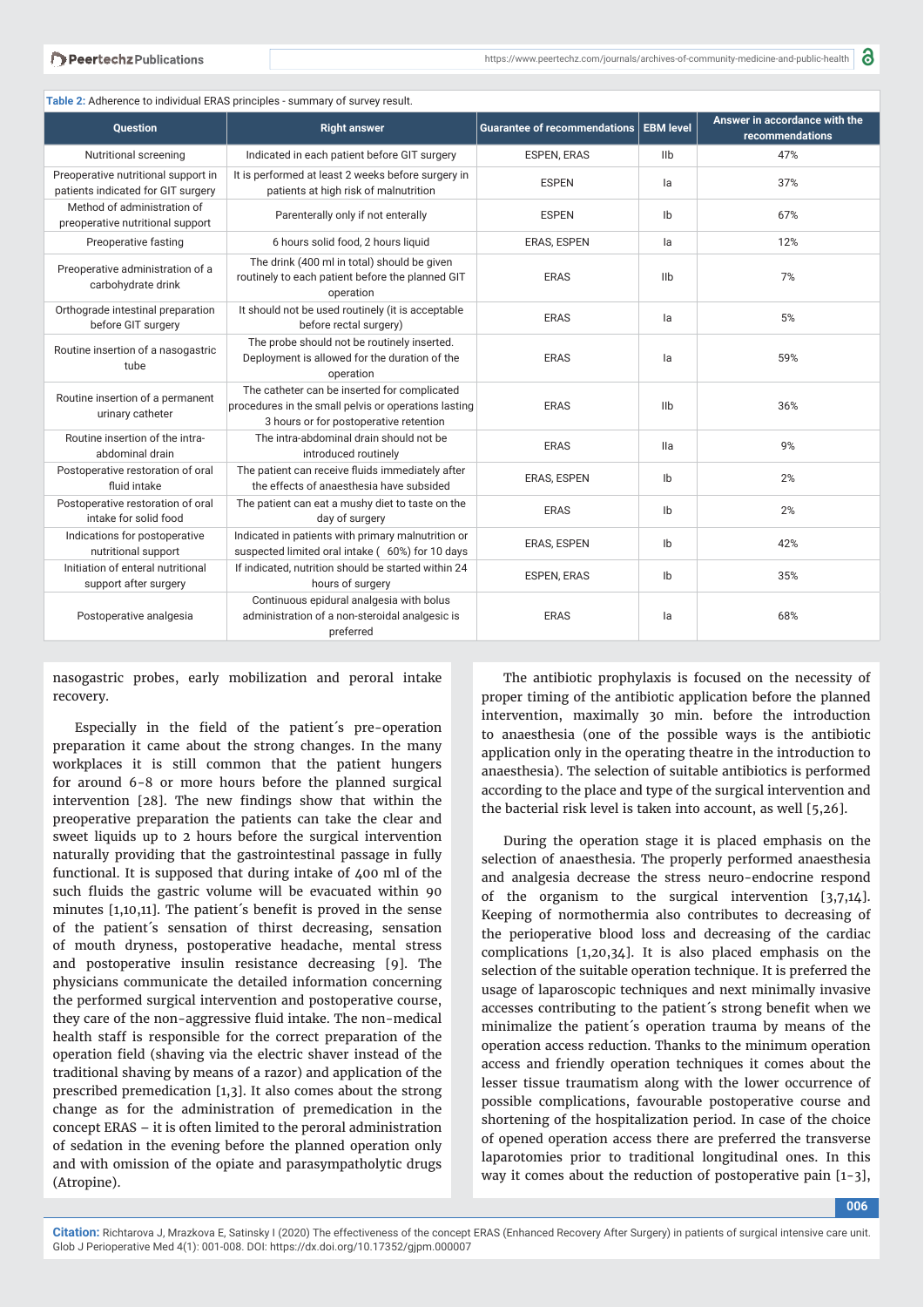the occurrence of pulmonary complications and postoperative paralytic ileus [9,14].

The postoperative stage is focused on the early removing of present drains, probes, and catheters. It is recommended the early mobilization of the patients participating in the intensive rehabilitation procedures. The recommended rest regimen in a bed leads to the loss of muscular tissue and weakness, the pulmonary function gradually deteriorates including the risk of phlebothrombosiss [9]. The early postoperative peroral intake or early enteral alimentation positively influences the postoperative glucose metabolism including the nitrogen substances and it also has the favourable effect on the peristaltic recovery, i.e. it is recommended chewing of the chewing gums [11].

The obstacles concerning the introduction of fast-track principles can be found in the insufficient number of the nursing staff (the staffing), they also lie in the material and device limitations (the lack of compensating aids for the rehabilitation procedures – the more available walkers). It results in unwillingness to introduce the new procedures – "struggle" with the introduced traditions, the uncoordinated activity within the given hospital  $-$  it is missing the mutual and helpful cooperation of the professionals, in the insufficient teaching – the information transfer, experiences, the comparative trials, statistics – the traditional access vs. ERAS on the whole republic level.

Unfortunately, implementation in practise gets behind scientific reports almost decades.

#### **Conclusion**

It is proved the positive influence of the new way of perioperative care contained in the concept ERAS leading to the qualitative improvement of treatment and nursing process, the decreasing of postoperative complications, the shortening of hospitalization period, the decreasing of economical expenditures associated with the performed treatment and hospitalization of the surgical patients, the experiences and results can be the source of knowledge for the next surgical workplaces.

Despite of the unequivocal scientific proofs in the clinical practice concerning usefulness of the complex care the introduction of concept ERAS wrestles with the many problems in each workplace. It is especially evident in the items such as the early peroral intake, the early rehabilitation, the optimum analgesia, the early removing of the nasogastric probe, urinary catheter, and drains.

The introduction of the fast-track concept in postoperative care leads to the quicker patient´s recovery after the surgical interventions including the shortening of hospitalization period. The successful basis of the mentioned method lies in the mutually connected procedures, the individually processed plan for each patient when the patient´s base diagnoses and additional diseases must be taken into account.

The introduction of the mentioned concept in practice is to

seek mainly due to the patient's benefit. The result is not only the less occurrence of postoperative complications, the shortening of hospitalization period but also the economic consequences resulting from the lower expenditures concerning the patient´s treatment and nursing care.

Compared to the established ERAS protocol, the principles in the Czech Republic are applies less significantly and their adoption faces many problems in the workplaces. It is desirable for the concept ERAS to find the wider use in Czech health facilities.

#### **Author contributions**

JR, EM, IS: The concept and design, the data collection, the data analysis and interpretation, the draft of the handwriting processing, the critical final proof of the handwriting, the final refinishing of the handwriting.

#### **Acknowledgment**

Supported by a grant project of the Medical Faculty of the University of Ostrava in Ostrava with Reg. no.: SGS10 / LF / 2018.

#### **Conflict of interest statement**

All used bibliographic sources were properly quoted. The authors are not aware of the clash of interest in connection with the incurred article.

#### **References**

- 1. Satinský I, Schwarz P (2010) Koncept fast-track surgery a ošetřovatelský proces. In: Sborník příspěvků V. slezské vědecké konference ošetřovatelství s mezinárodní účastí. Opava: Slezská univerzita 241–243. **Link:** https://bit.ly/2O896u9
- 2. Kehlet H, Wilmore DW (2008) Evidence-Based Surgical Care and the Evolution of fast-track Surgery. Ann Surg 248: 189-198. **Link:** https://bit.ly/38DqCjt
- 3. Šerclová Z (2009) Fast track ve střevní chirurgii, aktuální přehled. Rozhl chir 88: 527–535. **Link:** https://bit.ly/3faRJVb
- 4. Vlug MS, Bartels SA, Wind J, Ubbink DT, Hollmann MW, et al. (2012) Collaborative LAFA study group. Which fast-track elements predict early recovery after colon cancer surgery? Colorectal Dis 14: 1001-1008. **Link:** https://bit.ly/2BFbVjP
- 5. Varadhan KK, Lobo DN, Ljungqvist O (2010) Enhanced Recovery After Surgery: The Future of Improving Surgical Care. Crit Care Clin 26: 527–547. **Link:** https://bit.ly/3f9XlPz
- 6. Olsén MF, Wennberg E (2011) Fast-Track Concepts in Major Open Upper Abdominal and Thoracoabdominal Surgery: A Review. World J Surg 35: 2586– 2593. **Link:** https://bit.ly/3iAxbYq
- 7. Grigoras I (2007) Fast-track surgery a new concept the perioperative anesthetic management. J Chir 3: 184-195.
- 8. Gouvas N, Tan E, Windsor A, Xynos E, Tekkis PP (2009) Fast-track vs standard care in colorectal surgery: a metaanalysis update. Int J Colorectal Dis 24: 1119-1131. **Link:**  https://bit.ly/3iOgd9l
- 9. Plodr M, Ferko A (2005) Fast track v chirurgii. Rozhl chir 84: 557–560.
- 10. Spelt L, Ansari D, Sturesson Ch, Tingstedt B, Andersson R (2011) Fast-track

**007**